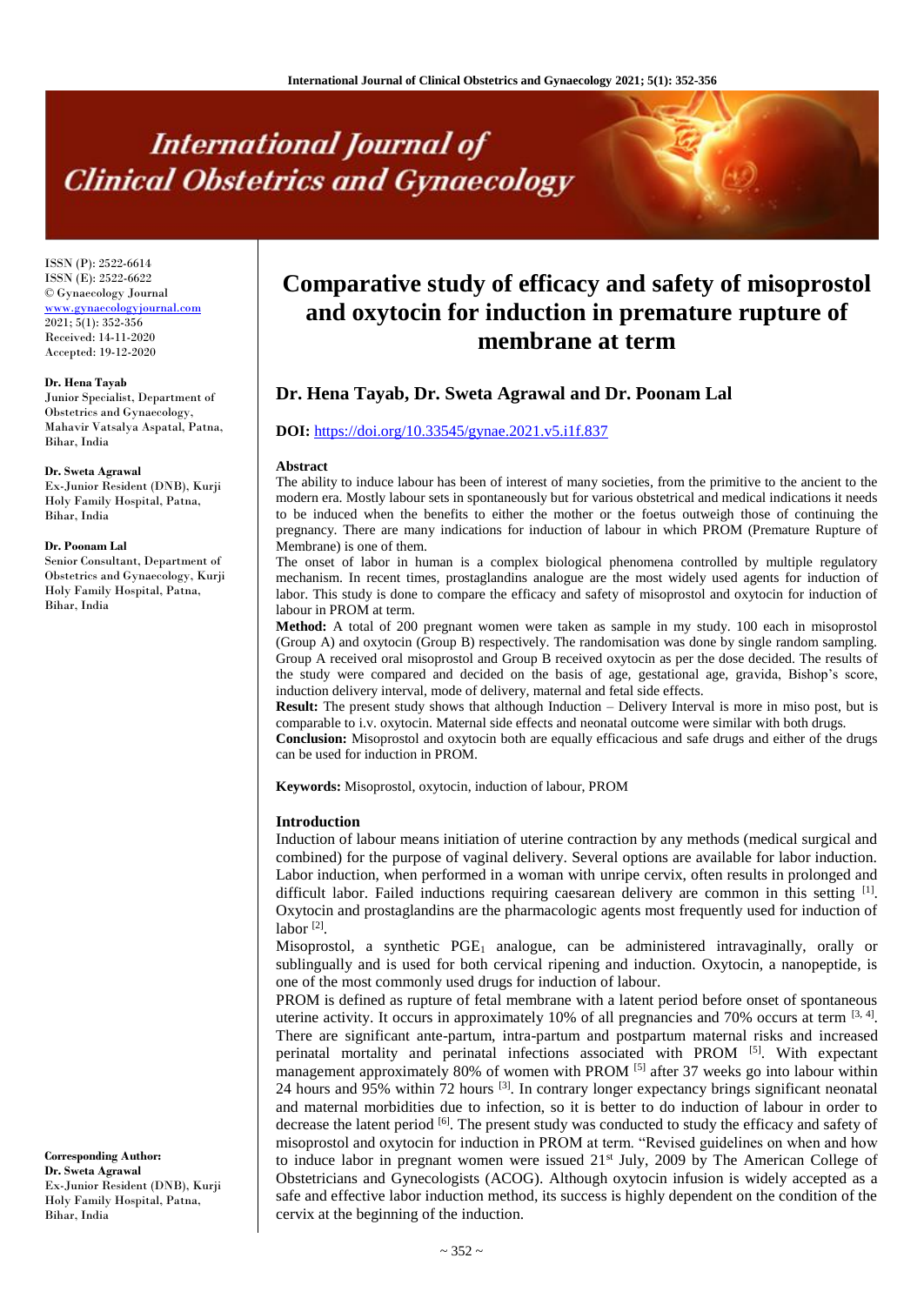Hence, cervical ripening agents are often applied in women with unfavourable cervices before an oxytocin infusion is initiated [7]. Prostaglandins, including a variety of classes, doses, and routes of administration, have been widely studied as alternative to oxytocin<sup>[8, 9]</sup>. Induction of labor with prostaglandins offers the advantage of promoting both cervical ripening and myometrial contractility. There is some concern that the use of misoprostol may provoke excessive uterine activity leading to hyper stimulation<sup>[10, 11]</sup>.

Uterine contraction is important for cervical dilatation and oxytocin causes contraction during  $2<sup>nd</sup>$  and  $3<sup>rd</sup>$  stage of labor. It has a half-life of five to 10 minutes  $[12]$ , time to steady plasma concentration of 40 minutes  $[13, 14]$ , and a steady state uterine response of 30 minutes or longer [15].

A meta-analysis <a>[16]</a> comparing prostaglandin and oxytocin for induction of labor suggests that prostaglandins reduce the likelihood of operative delivery and failed induction, but increase the incidence of gastrointestinal side effects and pyrexia.

#### **Aims and Objectives**

To study and compare the efficacy or oral misoprostol and oxytocin in terms of cervical ripening and induction of labour in PROM at term.

To study and compare the safety of both drugs in terms of maternal and foetal complications.

# **Material and Methods**

# **Study population**

Pregnant patients at term greater than or equal to 37 weeks with rupture of membrane admitted in Kurji Holy Family Hospital, Patna, a tertiary care centre.

## **Study design**

A prospective, randomized comparative study.

#### **Sample size**

All pregnant women at term with PROM admitted in Kurji Holy Family Hospital, Patna over the stipulated time frame giving consent for this study and meeting inclusion and exclusion criteria were excluded. About 4100 deliveries occurred in 1 year in our hospital KHFH in which about 492 number of cases presented with PROM. Considering a margin of error of 5% and confidence level of 95% the estimated sample size is 216 calculated by using RAOSOFT software. 16 patients were excluded from the study after applying exclusion criteria. A total of 200 pregnant women were taken as sample in my study. 100 each in misoprostol (Group A) and oxytocin (Group B) respectively. The randomisation was done by single random sampling.

### **Time frame to address the study**

November 2016 to October 2017 (One year).

## **Inclusion criteria**

All primigravida and multigravida patents  $\geq$  37 weeks of gestation with

- **Singleton pregnancy.**
- **Cephalic presentation.**
- Rupture of membrane within 12 hours.
- **Reactive CTG.**
- $\blacksquare$  Bishod score < 6.
- Not in labour.

# **Exclusion criteria: Pregnant women**

- With symptoms  $\&$  sign suggestive of chorioamnionitis.
- With prior uterine surgery (LSCS, myomectomy).
- With Contraindications to vaginal delivery like placenta previa, CPD.
- Who are allergic to PG and Oxytocin.
- **With medical disease.**
- **Meconium stained liquor.**
- Grand multipara.

#### **Methodology**

Patients admission charts, labour ward record, operating notes and nursery sheets were reviewed. Information regarding induction of labour was available from labour ward records. Operative finding were noted from operating notes and neonatal data were collected from nursery sheets. Written and informed consent was taken and a standard case record sheet was maintained for each patient. Detailed history of presenting complain particularly duration of rupture of membrane and obstetric history were obtained.

General physical examination was carried out to rule out clinical signs of chorioamnionitis.

Abdominal examination for presentation, engagement of fetal head and fetal size were recorded, sterile per speculum examination was performed to confirm the rupture of membrane. Vaginal examination done to assess Bishop score. All relevant lab investigations were done and reports collected.

Fetal evaluation was done with a CTG and USG with biophysical profile.

Eligible subjects were randomized to misoprostol and oxytocin group by simple randomisation.

Group A patients were given 25 microgram oral misoprostol every 4 hours for a maximum of 4 doses. Repeat dose was withheld on labour onset.

Group B patients were induced by iv. oxytocin. 2.5 units of oxytocin was added increased gradually by 20, 40 and up to 60 drops. Maximum 5 units of 60 drops/minute was used. Dose was modified according to uterine contraction and fetal heart rate.

Before starting therapy CTG was done in both groups.

Labour induction was accepted to be successful, if vaginal delivery occurred in 24 hours of induction.

The two study groups were compared by means of following variables in order to determine the safety and efficacy of misoprostol and oxytocin in PROM at term –

Maternal outcome was measured in terms of improvement in Bishop's score, induction to delivery interval, number of doses of misoprost required, mode of delivery, failed induction, maternal side effects like nausea, vomiting, pyrexia and complication like uterine hyperstimulation, PPH, uterine rupture, meconium stained liquor, abnormal CTG.

Neonatal outcome will be measured in terms of APGAR score in 1 and 5 minutes, incidence and groups of MSL, birth weight, neonatal admission and indication, neonatal mortality.

## **Results**

**Table 1:** Age distribution of patients

| Age (Years) | <b>Group A</b> | <b>Group B</b> | <b>Total</b> |
|-------------|----------------|----------------|--------------|
| $15-19$     |                | 16             | 28           |
| $20 - 24$   | 48             | 34             |              |
| $25-29$     | 33             | 38             |              |
| $30 - 34$   |                |                |              |
| Total       | 100            |                | 100          |

 $X^2 = 4.63$  df = 3,  $p=0.02$ , NS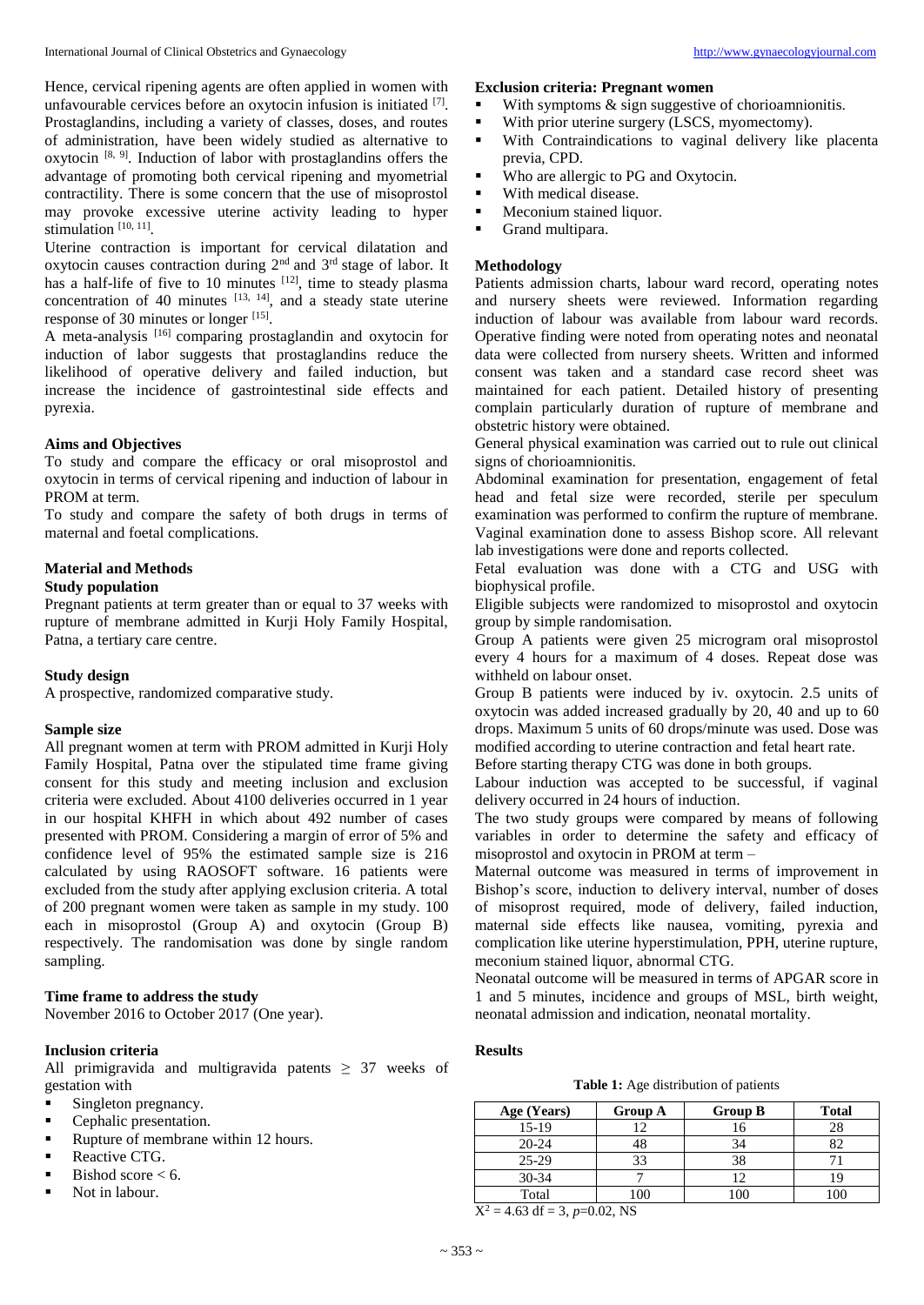Most of the patients were within the age group between  $20 - 29$ years, 81 in group A and 72 in group B. the distribution of patient in two groups according to age was not statistically significant.

**Table 2:** Group distribution according to gravida

| Count                             | <b>Group A</b> | <b>Group B</b> | <b>Total</b> |  |
|-----------------------------------|----------------|----------------|--------------|--|
| Prime                             |                | 94             | 185          |  |
| Multi                             |                |                |              |  |
| $X^2 = 0.65$ , df = 1, p=0.42, NS |                |                |              |  |

Maximum patients were primigravida in both groups. In group A, 91 patients and in group B, 94 patients are primigravida.

In group A 9 patients and in group B 6 patients were multigravida. The distribution of patients in term of gravida between the two groups was not statistically significant.



**Table 3:** Bishop score

| Group            | Mean | <b>Std. Deviation</b> |
|------------------|------|-----------------------|
| Misoprost        |      | . I QC                |
| Oxvtocin         |      |                       |
| 0.02<br>0.07.377 |      |                       |

 $t = 0.83, p > 0.05, NS$ 

Bishop score in group A patient is 5.11, while in group B it is 5.23. The difference between the two groups in term of initial Bishop Score was statistically insignificant.

**Table 4:** Induction delivery interval

| Group                 |  | Mean  | <b>Std. Deviation</b> |
|-----------------------|--|-------|-----------------------|
| Group A               |  | 757   | 215.26                |
| Group B               |  | 584.6 | 127.54                |
| $1.02 \cdot 0.05$ NTC |  |       |                       |

 $t = 1.92, p > 0.05, NS$ 

statistically significant.



**Fig 1:** Induction delivery interval

Mean induction delivery interval (IDI) group A is 757 minutes, whereas mean IDI is group B is 684.6 minutes. But the difference was not statistically significant.

|  |  | Table 5: Normal delivery |
|--|--|--------------------------|
|--|--|--------------------------|

| VID                           | <b>Group A</b> | <b>Group B</b> | <b>Total</b> |
|-------------------------------|----------------|----------------|--------------|
| $<$ 13 Hrs.                   |                |                |              |
| $13 - 18$ Hrs.                |                |                |              |
| $Y^2 - 3$ 41 df - 1 n-0.06 NS |                |                |              |

 $X^2 = 3.41$ , df = 1,  $p=0.06$ , NS

Vaginally delivery occurred in  $<$  13 hrs. in 22 (22%) patients in





In Group A, 45 patients had vaginal delivery in which 8 patients had forceps delivery. Whereas in Group B, 44 patients had vaginal delivery in which 6 patients had forceps delivery. In Group A, 55 patients had LSCS and in group B, 56 patients had LSCS.

**Table 6:** Mode of delivery

group A and 30 patients (30%) in group B. vaginally delivery occurred in between 13 – 18 hrs. in 23 patients in group A and 14 patients in group B *p*=0.06. the difference was not

| Mode           | <b>Group A</b> | <b>Group B</b> | <b>Total</b> |
|----------------|----------------|----------------|--------------|
| NVD            |                |                |              |
| <b>FORCEPS</b> |                |                |              |
|                |                |                |              |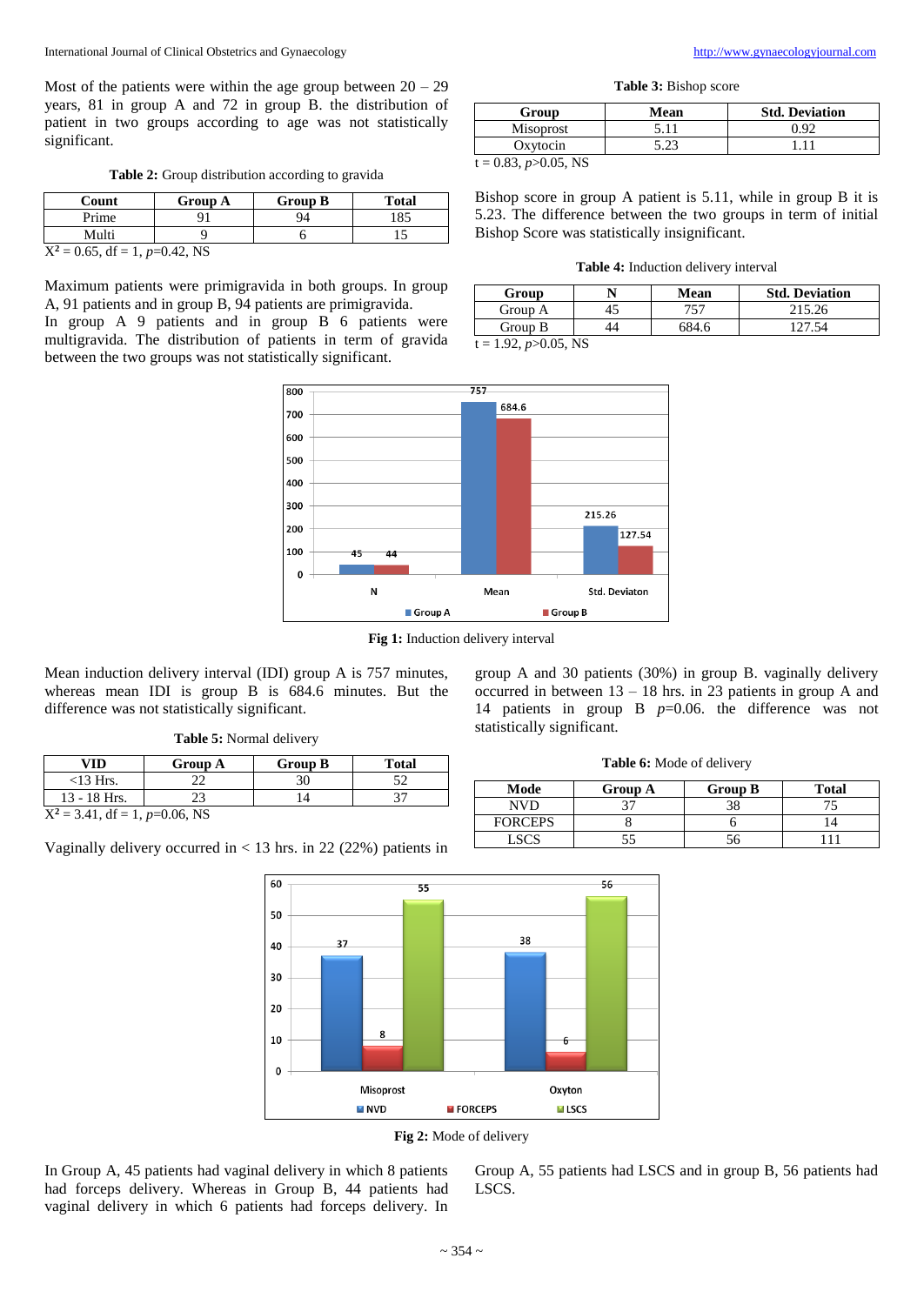**Table 7:** Uterine contractile abnormalities

| <b>Hyperstimulation</b>  | <b>Group A</b> | <b>Group B</b> | <b>Total</b> |
|--------------------------|----------------|----------------|--------------|
|                          |                |                | -84          |
|                          |                |                |              |
| Tachysystole             |                |                |              |
| <b>Rupture of Uterus</b> |                |                |              |

The incidence of hyperstimulation was done in Group A (9%) compared to Group B (7%). The difference was not statistically significant. Tachysystole did not occurred in any patients in both group. There was no incidence of rupture of uterus between the two groups.

| <b>Placental abruption</b> | <b>Group A</b> | <b>Group B</b> | <b>Total</b> |
|----------------------------|----------------|----------------|--------------|
|                            | $\alpha$       | QQ             | 199          |
|                            |                |                |              |

Only 1 case of placental abruption occurred in Group B.

**Table 9:** Fetal outcome

| <b>Group A</b> | <b>Group B</b> | <b>Total</b> |
|----------------|----------------|--------------|
|                | ы              |              |
| 49             |                |              |
|                |                |              |

 $X^2 = 1.64$ , df = 1,  $p=0.2$ , NS.

Meconium stained liquor occurred in 49 patients in Group A and 40 patients in Group B. The difference was not statistically significant  $(p=0.02)$ .

**Table 10:** Comparison of APGAR score

|         |                | <b>APGAR1</b> | APGAR 5 |
|---------|----------------|---------------|---------|
| Group A | Mean           | 8.42          |         |
|         | Std. Deviation | 1.31          |         |
| Group B | Mean           | 8.54          | 9.16    |
|         | Std. Deviation |               | ነ Ջ1    |

APGAR (1 Minute)  $t = 0.68$  *p* > 0.05, NS

APGAR (5 Minute)  $t = 0.38$  *p* > 0.05, NS

In Group A, mean APGAR score at 1 minute is 8.42 and is Group B, it is 8.54.

In Group A mean APGAR score at 5 minute is 9.11 and it is 9.16 in Group B.

#### **Discussion**

Present study is the comparative study of the efficacy and safety of misoprostol and oxytocin in PROM at term.

This prospective, randomized, comparative study has been conducted over a period of one year in Kurji Holy Family Hospital, Patna, a private teaching institute and referral centre with tertiary care facilities of Bihar.

About 4100 deliveries occurred in one year in our hospital out of which 492 number of cases presented with PROM. Incidence of PROM in our study was found to be around 10 percent which is comparable to other studies in our country and South Asia Region.

After applying Raosoft formula sample size came at 216, and after applying exclusion criteria 16 patients were excluded from study and a total of 200 patients were taken as sample in my study, 100 each in misoprostol and oxytocin group respectively.

Maskey S *et al.* <sup>[17]</sup> did a comparative study where out of 100 women 50 were induced with 50 mcg of oral misoprostol 4 hours apart (max 6 doses) and other 50 received intravenous

oxytocin infusion. Rezvan A *et al.* <sup>[18]</sup> assessed between 2008 and 2010. 260 women were randomly assigned to one of the two groups according to the method of treatment, misoprostol or oxytocin. Deshpande *et al.* [19] between February, 2012 to July, 2012 compared 65 subjects with rupture of membranes without labour beyond 36 weeks were assigned to receive. Vaginally administered misoprostol 50 mcg, every 4 hrs. and another 65 subjects with rupture of membranes at term received intravenous oxytocin infusion. Fatima U *et al.* [20] did a study between April, 2006 to April, 2007 on 100 pregnant women at term with PROM were taken as sample. Selected patients were given oral misoprostol. Kimberly *et al.* [21] 180 pregnant women at term were randomly assigned misoprost 50 microgram orally every 4 hrs. as needed or i.v. oxytocin.

Induction leading to vaginal delivery in misoprost group is 45 (45%) and in oxytocin group is 44 (44%). Mean IDI in misoprost  $\&$  oxytocin is 757.00 min (12 hrs.) and 684.66 minutes (11.4 hrs.) respectively. Though IDI is more in misoprost but it is non-significant. Induction leading to vaginal delivery in misoprost group is 45 (45%) and in oxytocin group is 44 (44%). Mean IDI in misoprost & oxytocin is 757.00 min (12 hrs.) and 684.66 minutes (11.4 hrs.) respectively. Though IDI is more in misoprost but it is non-significant. Fatima U *et al.* [20] mean IDI 12.8+\_4.24hrs. in misoprost which is comparable to the present study. Wing D A *et al.* <sup>[19]</sup> showed that average interval from start of induction of vaginal delivery was about 1 hour longer in misoprost (811.5+-511.4 min) than in oxytocin group  $(747.0 + -44.8 \text{ min.})$  p=0.65 comparable to our study.

In oxytocin group, induction failed in 2 cases (2%) & were delivered by LSCS whereas none of the induction failed in misoprost group in the present study. It is comparable to study done by Suk Ngai *et al.* [23], Maskey *et al.* [17] . Rashmi *et al.* [24] found one case of failed induction in misoprost and none in oxytocin. Shabana AA *et al.* <sup>[25]</sup> showed one case of failed induction both in misoprost (2%) and oxytocin (2%).

Hyper stimulation of uterus occurred in 9 (9%) patients with the use of misoprost group and 7 (7%) patients in oxytocin group, p value was  $> 0.60$ , showing the difference was non-significant. In studies carried out by Wing D A *et al.* [6, 9] Shabana AA *et al.*  $[25]$  and Kimberley D *et al.*  $[22]$  also showed difference between the two drugs as non-significant. In this study no cases of uterine hyper stimulation was encountered.

In the present study, 45 patients in misoprost group and 44 patients in oxytocin group delivered vaginally. 8 and 6 patients have instrumental deliveries in misoprost and oxytocin group respectively. 55 and 56 patients undergone LSCS in misoprost and oxytocin respectively. There was no significant between the two groups in the mode of delivery. This is in agreement with the studies done by Rashmi *et al.* [24], Kimberly D *et al.* [22], Ngai *et al.* [23] Deshpande *et al.* [20] Shabana AA *et al.* [25]

Meconium stained liquor was found in 49 cases (49%) in the misoprost group and 40 cases (40%) in oxytocin group, *p* value  $= 0.2$ , which is non-significant.

In study done by Rezvan A H *et al.* [18], meconium staining of liquor occurred in 0% cases in misoprost and 0.7% in oxytocin group with a p value of 1.0 which is non- significant. Mean APGAR score at 1 minute in misoprostol group is 8.42 and 8.54 in oxytocin group, having a  $p$  value of  $> 0.05$ , rendering it nonsignificant. Mean APGAR score at 5 minutes in misoprostol group is 9.11 and 9.16 in oxytocin group,  $p$  value  $> 0.05$ , which was non- significant.

#### **Conclusion**

Although Induction – Delivery Interval is more in misoprost, but